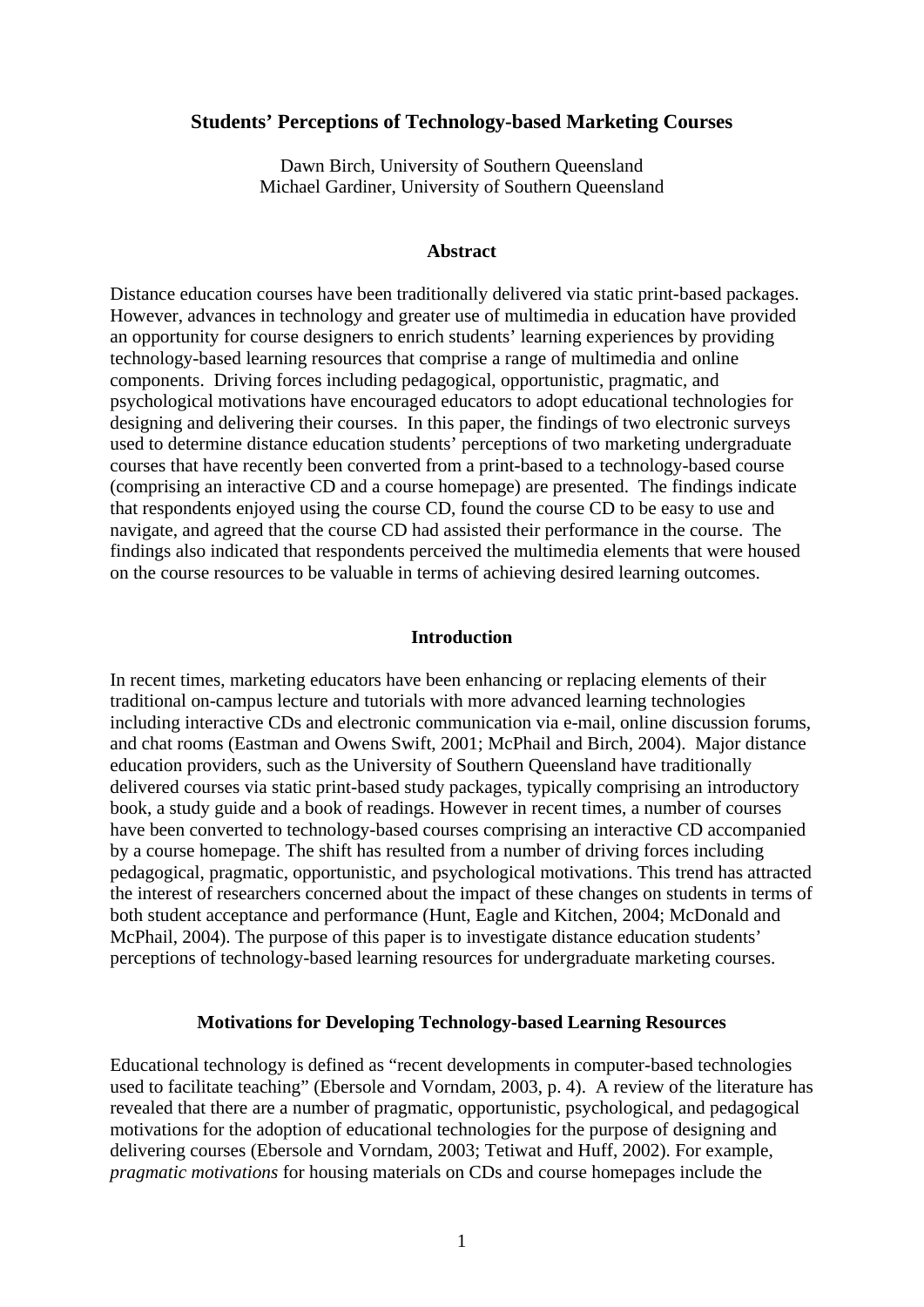convenience of communicating electronically with students who are studying at a distance, the reduced cost of printing and distribution of print-based materials, effective and efficient use of learning time, and the need to remain competitive by meeting student demands (Ebersole and Vorndam, 2003). *Opportunistic motivations* for adopting educational technologies include embracing advanced educational and communications technologies and multi-media opportunities, and accessing a wealth of rich information from the Internet (Ebersole and Vorndam, 2003). However, the success of the shift to technology-based courses requires that students have access to the necessary technology, and that students are "technosavvy" enough and willing to access these technologies (McCorkle, Alexander and Reardon, 2001). *Psychological motivations* may include the personal gratification or satisfaction of the educator and the perceived need of the educator to be innovative, creative or 'state of the art' in the development of their learning resources (Ebersole and Vorndam, 2003; Jacobsen, 1998).

However, the primary motivations for the shift away from static print-based materials toward technology-based resources should be based on sound pedagogy. *Pedagogical motivations* for developing technology-based resources may reflect a shift away from a teacher-centred, instructivist model of teaching toward a more learner-centred, socio-constructivist approach. For example, online discussions allow students to learn collaboratively by sharing their experiences and perspectives to co-construct knowledge by arriving at shared meanings (Jonassen, 1999). Electronic communication skills and competence in the use of electronic media are attributes that are required from today's marketing graduates (Vlosky and Wilson, 2004). Hence, many marketing educators have adapted their teaching strategies and resources to facilitate the development of these important skills (Laurillard, 2002).

Another key pedagogical motivation for developing technology-enhanced resources is to cater for diverse student learning styles or modalities (Fleming, 1995). Fleming (1995) identified four learning styles, namely, visual, aural, read/write, and kinaesthetic (VARK). While some students may have one predominant learning style, many students are multi-modal. The ability to house multi-media elements on CD and course homepage allows instructors to cater for diverse learning styles. For example, visual/aural learners may learn better by viewing lecture slides and listening to an audio explanation of the course content than by reading a study guide or a text book. Kinaesthetic learners who 'learn by doing' may benefit by interacting with other students on the course homepage or working through an interactive diagram on the CD. Indeed, more effective learning occurs when multiple senses are engaged (Kearnsley, 2000). Dual coding theory indicates that multiple representations of content in both visual and verbal form can lead to improved retention by reducing the cognitive load on working memory (Bodemer and Ploetzner, 2002; Mayer, 2001). Hence, educators adopt educational technologies with the aim of appealing to diverse student learning styles, and thus attaining improved learning outcomes (Ebersole and Vorndam, 2003; Jacobsen, 1998).

However despite educators' best motivations, it is important to determine how students perceive these technology-based learning resources. Students' acceptance of technologybased teaching requires a positive attitude toward information technology (Hunt, Eagle and Kitchen, 2004; McPhail and Birch, 2004). Further, the 'perceived usefulness' and 'perceived ease of use' of technology-based learning resources influence students' attitudes (Davis, Bagozzi and Warshaw, 1989). Due to the cost and resource intensiveness of the development of these resources, the impact of these technology-based learning resources on students' performance in the course and their satisfaction with the course resources should be determined before full-scale adoption of educational technologies is undertaken.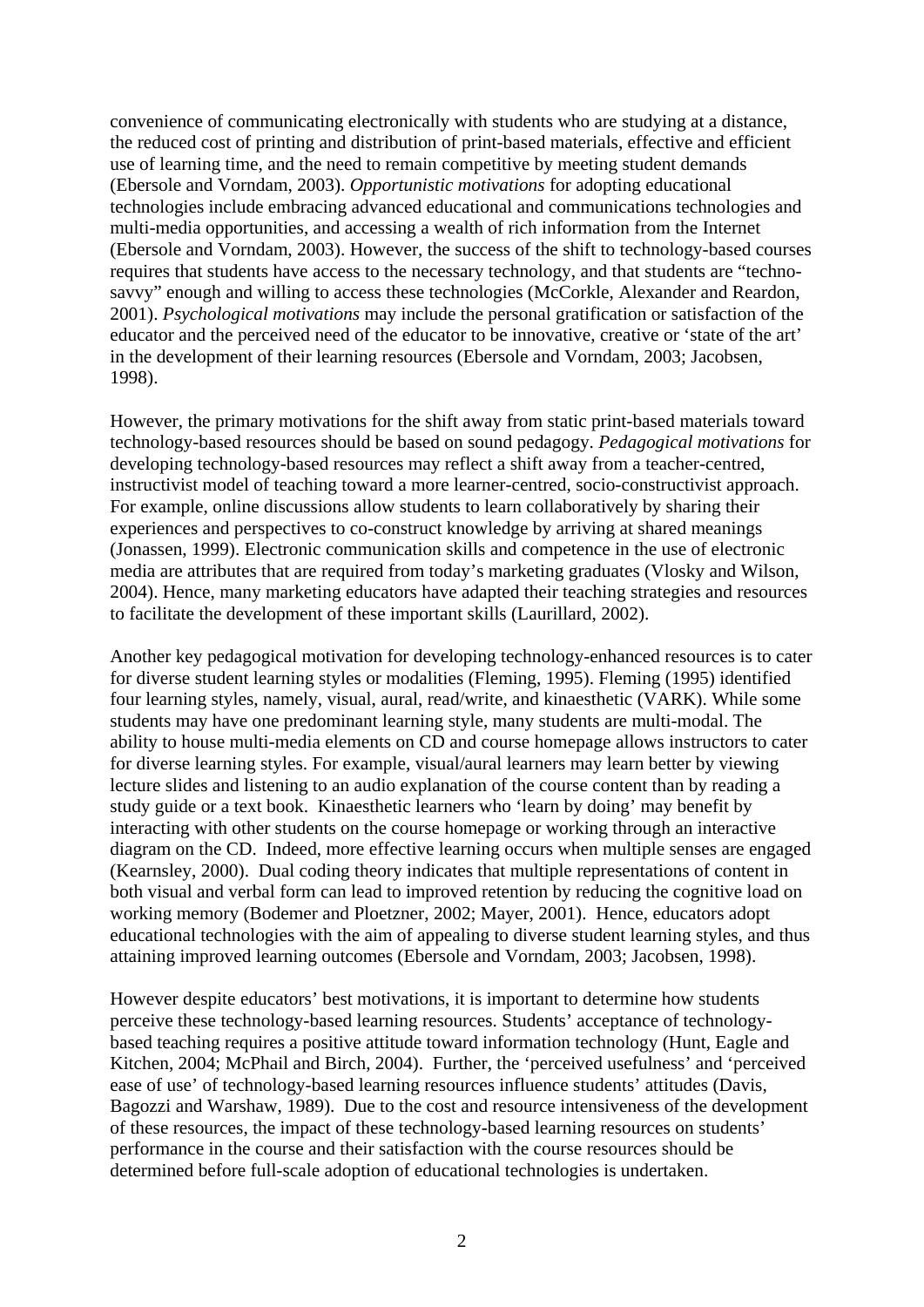# **Case Studies – Undergraduate Distance Education Marketing Courses**

This study focuses on distance education students enrolled in two undergraduate marketing courses that have been converted from print-based to technology-based courses comprising an interactive CD and a course homepage (WebCT). One of the courses, Introduction to Marketing (MKT1001) is part of the core of the Bachelor of Business at the University of Southern Queensland. The other course, Marketing Channels (MKT2004) is a second-level course in the marketing major. The interactive CD contains a section on 'getting started' and provides the necessary downloads to access the multi-media elements (flash, media player etc.). The introductory section of the CD includes a video introduction from the course leader, a hyperlinked study schedule, and audio explanations of the assessment items with links to assessment websites. The study modules housed on the CD include audio introductions, Breeze lecture presentations (PowerPoint with audio), interactive diagrams (with text and audio explanations), interactive quizzes and crosswords, hyperlinked examples and activities, and links to learning resources. The course homepage provides current information, such as announcements from course instructors, assignment and module discussion topics, and updated lecture recordings.

### **Research Method**

To ascertain students' perceptions towards the technology-based learning resources and their perceptions of the value of the various elements housed on the course CD and course homepage, an electronic survey was conducted for each course at the end of the semester. Students were sent two follow-up emails reminding them to complete the survey. Students were asked how many times they had used the course CD and accessed the course homepage. Three items measured perceptions of the course CD on five-point Likert scales including enjoyment, ease of use and navigation, and perceived impact of the CD on their performance in the course. The students were also asked to indicate how valuable the various elements that were housed on the CD and the course homepage were in terms of achieving desired learning outcomes on five-point interval scales.

#### **Research Findings and Discussion**

The response for the electronic surveys was 86 students (32%) for the core course, Introduction to Marketing (MKT1001) and 31 students (60%) for the second level course, Marketing Channels (MKT2004). This represents a relatively high response rate as compared with the traditional print-based student evaluations used for distance education students where response rates are typically 'appallingly low' (J. Morris, 2005, pers. comm., 29 August).

First, respondents were asked to report on the number of times they had used the course CD and the course homepage (see table 1). The findings indicate high levels of usage of the course resources, with 75% of the respondents in the core course, and 83% of the students in the second-level using the course CD at least seven times in the semester. Approximately 83% of the respondents in both courses used the course homepage at least seven times in the semester.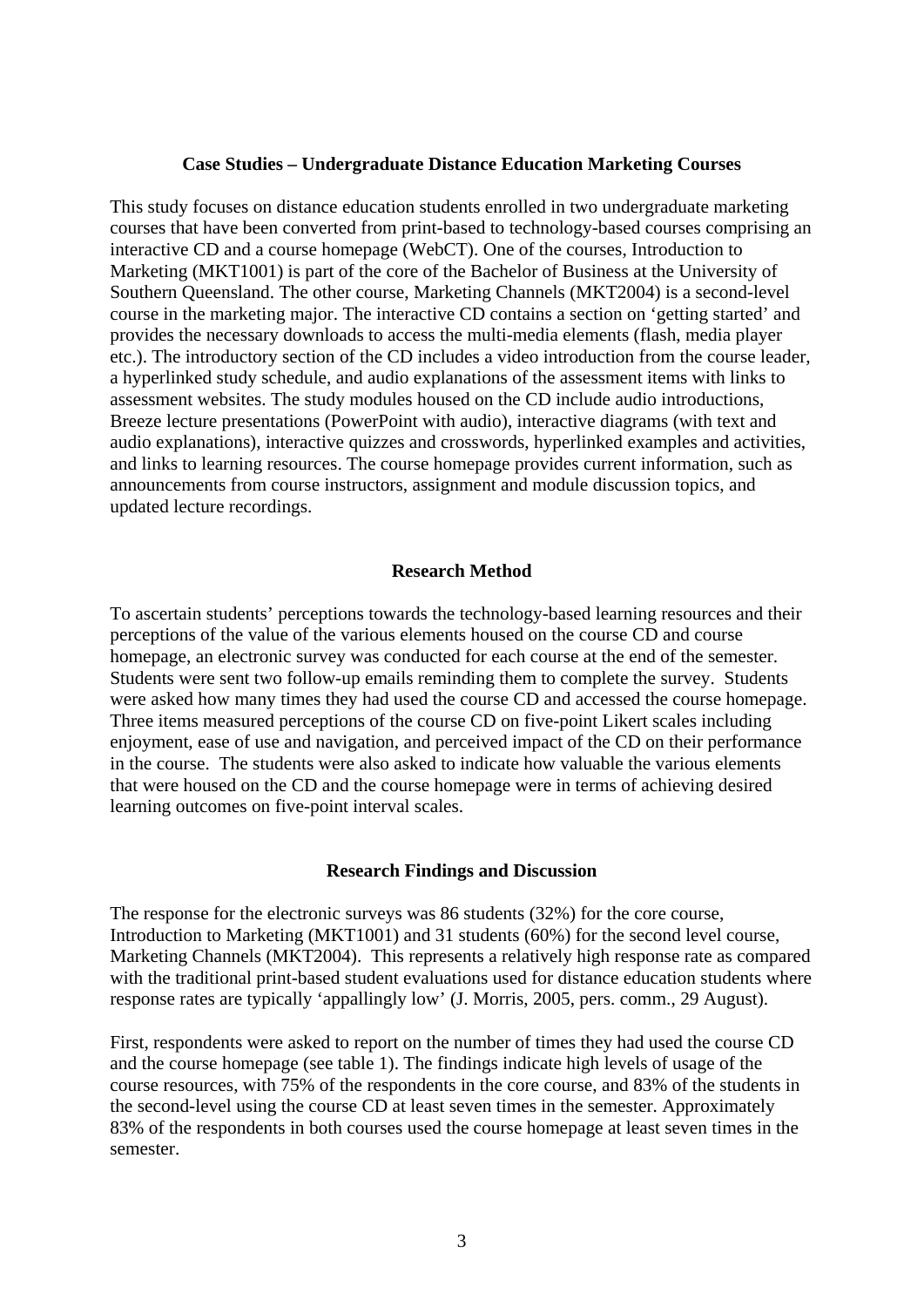| <b>Course resource</b>    | 12 + | 7-12 | 4-6              | 1-3  |     | Mean | St.D |
|---------------------------|------|------|------------------|------|-----|------|------|
| Course CD - MKT1001       | 57.1 | 179  | 9.5              | 10.7 | 4.8 | .88  | .24  |
| Course CD - MKT2004       | 70.0 | 133  | 10.0             | 6.7  |     |      | 027  |
| Course homepage - MKT1001 | 62.4 | 21.2 | 9.4              | 4.7  | 2.4 | .64  | .998 |
| Course homepage - MKT2004 | 60.0 | 23.3 | $\overline{3.3}$ | 3.3  |     | .60  |      |

**Table 1: Number of Times Course Resources were Used by Valid Percentage** 

(Five-point usage scale:  $1 = 12$  or more times and  $5 = 0$  times)

Second, respondents were asked to indicate their level of agreement with three statements regarding the course CD (see table 2). For both courses, 83% of the respondents agreed that the course CD was easy to use and navigate. For the core course, 68% of the respondents agreed that they enjoyed using the course CD, and 77% in the second-level course agreed with the same statement. For the core course, 64% of the respondents agreed that the course CD assisted their performance in the course, while 73% in the second-level course agreed with this statement.

**Table 2: Attitudes Toward the Course CD by Valid Percentage** 

| <b>Item</b>                                                          | <b>SA</b> | A    | N    | D    | <b>SD</b> | <b>Mean</b> | <b>StD</b> |
|----------------------------------------------------------------------|-----------|------|------|------|-----------|-------------|------------|
| Course CD was easy to use and navigate - MKT1001                     | 64.3      | 19.0 | 11.9 | 2.4  | 2.4       | 1.60        | .96        |
| Course CD was easy to use and navigate - MKT2004                     | 60.0      | 23.3 | 13.3 | 3.3  | 0         | 1.60        | .86        |
| Enjoyed using course CD - MKT1001                                    | 42.9      | 25.0 | 19.0 | 8.3  | 4.8       | 2.07        | 1.18       |
| Enjoyed using course CD - MKT2004                                    | 60.0      | 16.7 | 3.3  | 10.0 | 10.0      | 1.93        | 1.41       |
| Course CD assisted my performance in this course -<br><b>MKT1001</b> | 38.6      | 25.3 | 21.7 | 8.4  | 6.0       | 2.18        | 1.21       |
| Course CD assisted my performance in this course -<br><b>MKT2004</b> | 60.0      | 13.3 | 13.3 |      | 13.3      | 1.93        | 1.41       |

(Five-point Likert scale:  $1 = SA$ , strongly agree and  $5 = SD$ , strongly disagree)

Respondents were asked to indicate the perceived value of the elements housed on the course CD, in terms of assisting their performance and enhancing their learning experience (table 3).

**Table 3: Perceived Value of CD Elements by Valid Percentage** 

| <b>Item</b>                     | VV   | v    | <b>Neutral</b> | <b>NVV</b> | <b>NV</b> | <b>Mean</b> | <b>StD</b> |
|---------------------------------|------|------|----------------|------------|-----------|-------------|------------|
| <b>MKT1001</b>                  |      |      |                |            |           |             |            |
| Interactive diagrams            | 42.4 | 40.0 | 15.3           | 1.2        | 1.2       | 1.79        | .83        |
| Recorded lectures               | 45.9 | 34.1 | 16.5           | 1.2        | 2.4       | 1.80        | .92        |
| Links to key terms              | 36.5 | 38.8 | 21.2           | 2.4        | 1.2       | 1.93        | .88        |
| Linked USQ study resources      | 35.3 | 31.8 | 29.4           | 2.4        | 1.2       | 2.02        | .93        |
| Example-based hyperlinks        | 27.1 | 44.7 | 18.8           | 5.9        | 3.5       | 2.14        | 1.00       |
| Activity-based hyperlinks       | 28.9 | 36.1 | 26.5           | 6.0        | 2.4       | 2.17        | 1.00       |
| Quizzes/crosswords              | 22.4 | 34.1 | 35.3           | 2.4        | 5.9       | 2.35        | 1.04       |
| <b>MKT2004</b>                  |      |      |                |            |           |             |            |
| Interactive diagrams            | 60.0 | 23.3 | 10.0           | 3.3        | 3.3       | 1.67        | 1.03       |
| Recorded lectures               | 37.9 | 37.9 | 24.1           | $\Omega$   | $\Omega$  | 1.86        | .79        |
| Links to key terms              | 36.7 | 43.3 | 16.7           | 3.3        | $\Omega$  | 1.87        | .82        |
| Linked USQ study resources      | 27.6 | 48.3 | 24.1           | $\Omega$   | $\Omega$  | 1.97        | .73        |
| <b>Example-based hyperlinks</b> | 27.6 | 48.3 | 20.7           | 3.4        | $\Omega$  | 2.00        | .80        |
| Activity-based hyperlinks       | 20.7 | 54.8 | 17.2           | $\theta$   | 3.4       | 2.07        | .84        |
| Quizzes/crosswords              | 23.3 | 46.7 | 20.0           | 3.3        | 6.7       | 2.23        | 1.07       |

(Five-point scale:  $1=VV$  (very valuable),  $2=V$  (valuable),  $4=NVV$  (not very valuable),  $5=NV$  (not valuable))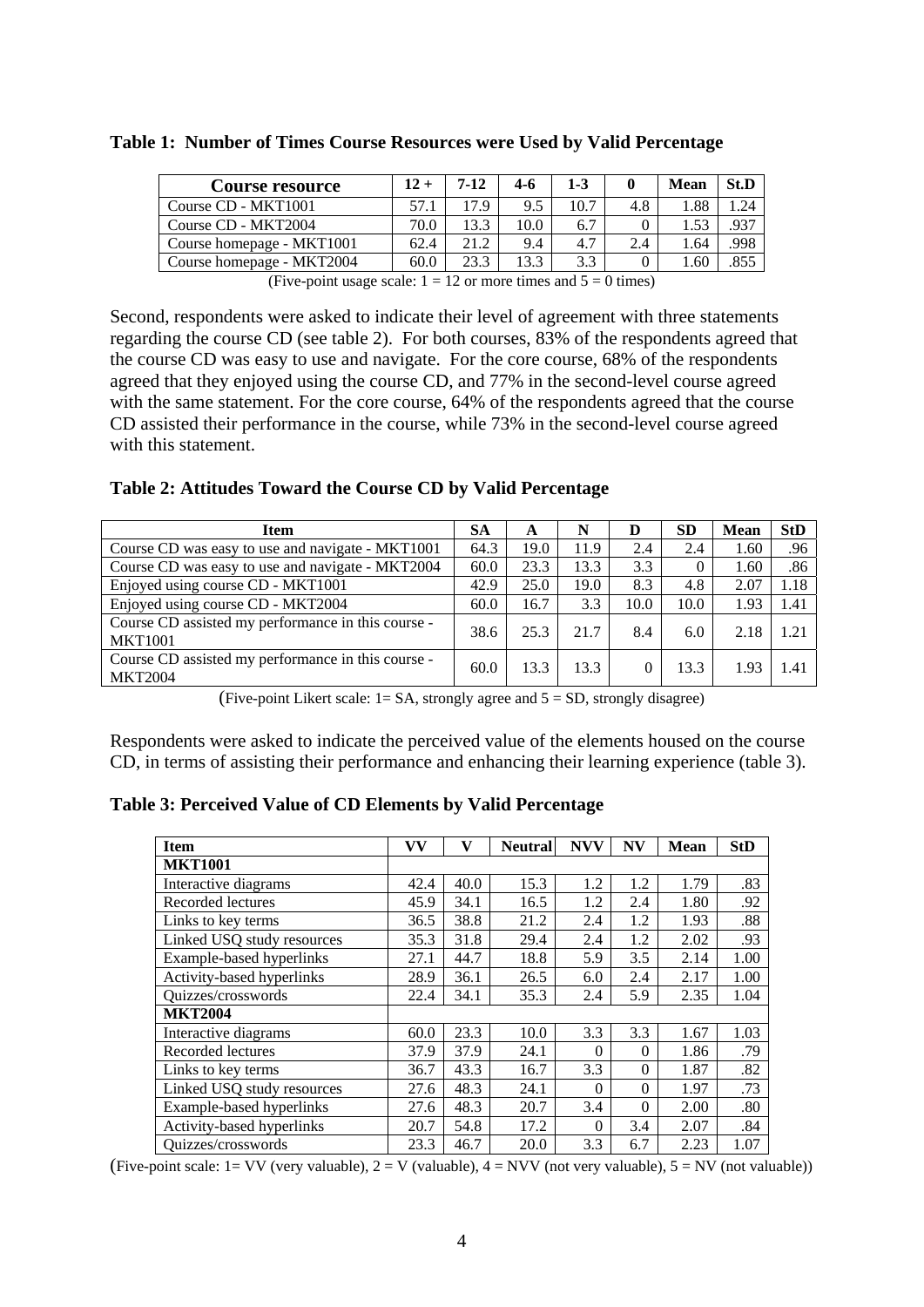In particular, the recorded lectures, interactive diagrams, and links to key terms were considered to be the most valuable elements by respondents in both courses. However, all elements housed on the course CDs were rated as valuable in terms of assisting performance and enhancing the learning experience

Finally, respondents were asked to rate the perceived value of various aspects of the course homepage, in terms of enhancing their learning experience (table 4). For both courses, the assignment discussion topics, announcements, and updated lecture slides were rated as the most valued. However, the remaining components including module discussion topics, links to resources, links to websites, and course and staff information were also valued.

| <b>Item</b>                  | <b>VV</b> | v    | <b>Neutral</b> | <b>NVV</b> | <b>NV</b> | <b>Mean</b> | <b>StD</b> |
|------------------------------|-----------|------|----------------|------------|-----------|-------------|------------|
| <b>MKT1001</b>               |           |      |                |            |           |             |            |
| Assignment discussion topics | 55.3      | 32.9 | 9.2            | 2.6        | $\Omega$  | 1.59        | .77        |
| Announcements                | 54.5      | 32.5 | 10.4           | 2.6        | $\Omega$  | 1.61        | .78        |
| Updated lecture slides       | 55.8      | 31.2 | 9.1            | 1.3        | 2.6       | 1.64        | .90        |
| Module discussion topics     | 39.5      | 36.8 | 18.4           | 3.9        | 1.3       | 1.91        | .93        |
| Links to resources           | 34.2      | 46.1 | 13.2           | 3.9        | 2.6       | 1.95        | .94        |
| Links to websites            | 33.8      | 42.9 | 18.2           | 3.9        | 1.3       | 1.96        | .90        |
| Course and staff information | 31.6      | 36.8 | 3.9            | $\Omega$   | 1.3       | 2.07        | .93        |
| <b>MKT2004</b>               |           |      |                |            |           |             |            |
| Assignment discussion topics | 67.9      | 21.4 | 3.6            | 3.6        | 3.6       | 1.54        | 1.00       |
| Announcements                | 60.7      | 25.0 | 10.7           | 3.6        | $\Omega$  | 1.57        | .84        |
| Updated lecture slides       | 42.9      | 35.7 | 17.9           | 3.6        | $\Omega$  | 1.82        | .86        |
| Module discussion topics     | 28.6      | 53.6 | 14.3           | 3.6        | $\Omega$  | 1.93        | .77        |
| Links to resources           | 25.9      | 51.9 | 22.2           | $\Omega$   | $\theta$  | 1.96        | .71        |
| Links to websites            | 27.6      | 37.9 | 34.5           | $\Omega$   | $\theta$  | 2.07        | .80        |
| Course and staff information | 28.6      | 35.7 | 32.1           | 3.6        | $\theta$  | 2.11        | .88        |

**Table 4: Perceived value of the Course Homepage Aspects by Valid Percentage** 

(Five-point scale:  $1=VV$  (very valuable),  $2=V$  (valuable),  $4=NVV$  (not very valuable),  $5=NV$  (not valuable))

### **Conclusion**

The findings from the two courses indicate that students have positive attitudes toward technology-based course resources and value the various multi-media components that are housed on the course CDs and course homepages. In particular, students in both courses agreed that they enjoyed using the course CD, found it easy to use and navigate, and also agreed that the course CD had assisted their performance in the course. A preliminary review of the data, in terms of strength of agreement, appeared to indicate that students in the secondlevel marketing course were particularly receptive to technology-based resources and more consistent in their responses. Such a finding could have been predicted, due to the greater level of interest and involvement by students majoring in marketing at the second level (MKT2004), as compared with students enrolled in a core course (MKT1001) of a Bachelor of Business program. However, a comparison of means indicated no statistically significant differences between the two cohorts. Hence, these findings may encourage more marketing educators to consider the adoption of educational technology for the purpose of designing and delivering distance education courses, due to the potential pedagogical benefits that may be achieved, in terms of student satisfaction with the course resources, enhancing the students' learning experience and students' perceptions of improved performance.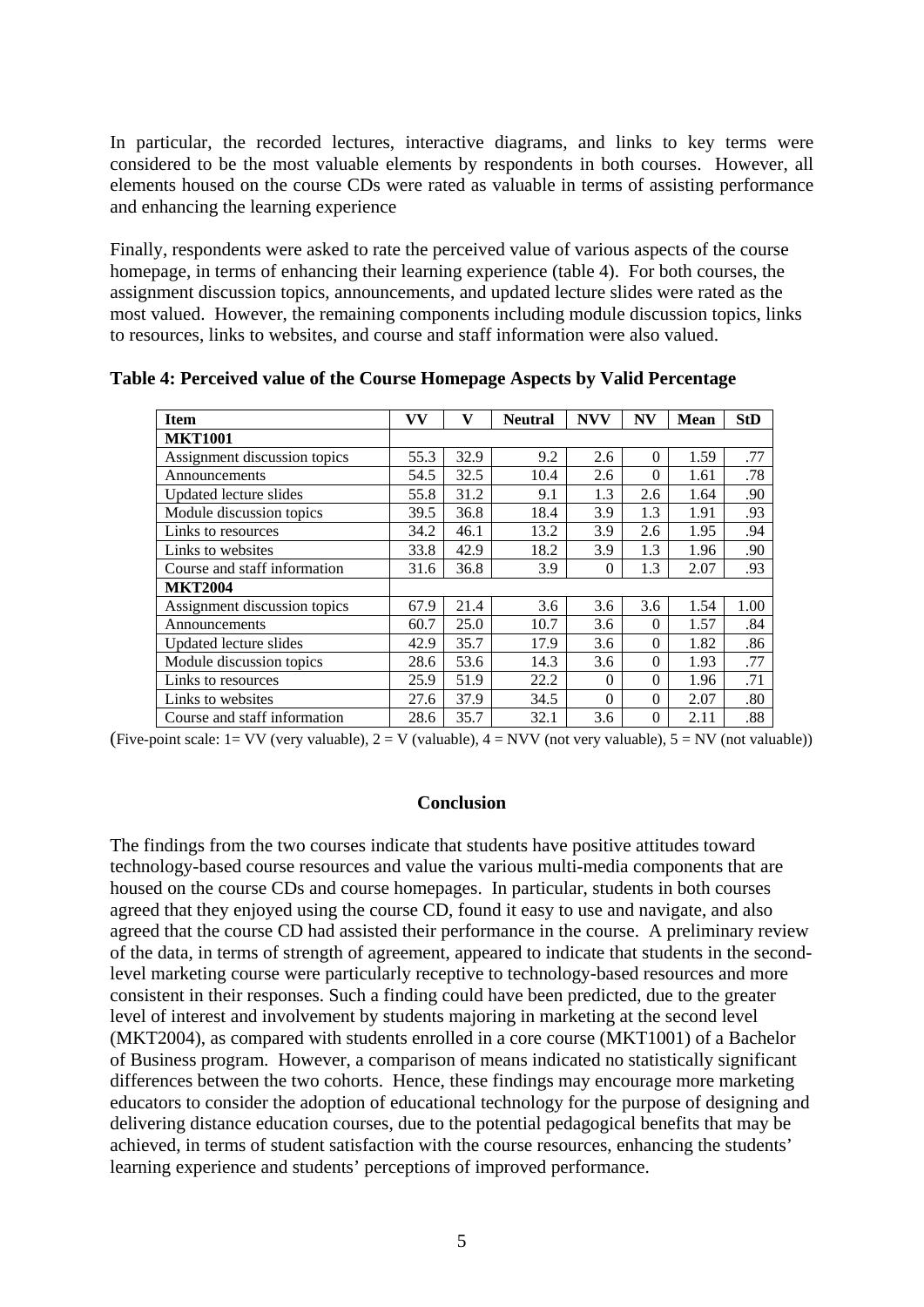# **References**

Bodemer, D., Ploetzner, R., 2002. Encouraging the active integration of information during learning with multiple and interactive representations. In Niegemann, H., Brünken, R. and Leutner, D. (Eds.). Proceedings of the EARLI SIG 6 Biannual Workshop 2002 in Erfurt. Münster: Waxmann.

Davis, F. D., Bagozzi, R. P., Warshaw, P. R., 1989. User acceptance of computer technology: A comparison of two theoretical models. Management Science 35 (8), 982-1003.

Eastman, J. K., Owens Swift, C., 2001. New horizons in distance education: The online learner-centered marketing class. Journal of Marketing Education 23 (1), 25-34.

Ebersole, S., Vorndam, M., 2003. Adoption of computer-based instructional methodologies: A case study. International Journal on E-Learning 2 (2), 15-20. Available: http://dl.aace.org/12678, accessed 29 May 2005.

Fleming, N.D., 1995. I'm different; not dumb. Modes of presentation (VARK) in the tertiary classroom. In Zelmer, A., (Ed.) Research and Development in Higher Education. Proceedings of the 1995 Annual Conference of the Higher Education and Research Development Society of Australasia (HERDSA), HERDSA 18, 308–313.

Hunt, L., Eagle, L., Kitchen, P., 2004. Balancing marketing education and information technology: Matching needs or needing a better match? Journal of Marketing Education 26 (1), 75-88.

Jacobsen, D. M., 1998. Adoption patterns of faculty who integrate computer technology for teaching and learning in higher education. Paper presented at The Educational Multimedia and Hypermedia and World Conference on Educational Telecommunications, Freiburg.

Jonassen, D., 1999. Designing constructivist learning environments. In C. Reigeluth (Ed.). Instructional Design Theories and Models: A New Paradigm of Instructional Theory (vol. II). Mahwah, NJ, Lawrence Erlbaum Associates, 215-239.

Kearnsley, G., 2000. Online Education: Learning and Teaching in Cyberspace, Belmont, CA, Wadworth/Thomson Learning.

Laurillard, D., 2002. Rethinking University Teaching: A Conversational Framework for the Effective Use of Learning Technologies. London, Routledge Falmer.

Mayer, R.E., 2001. Multimedia Learning. Cambridge, Cambridge University Press.

McCorkle, D. E., Alexander, J. F., Reardon, J., 2001. Integrating business technology and marketing education: Enhancing the diffusion process through technology champions. Journal of Marketing Education 23 (1), 16-24.

McPhail, J., and Birch, D., 2004. Students' attitudes toward technology-enhanced learning resources for an introductory marketing course. Proceedings of ANZMAC. Wellington, New Zealand. Available